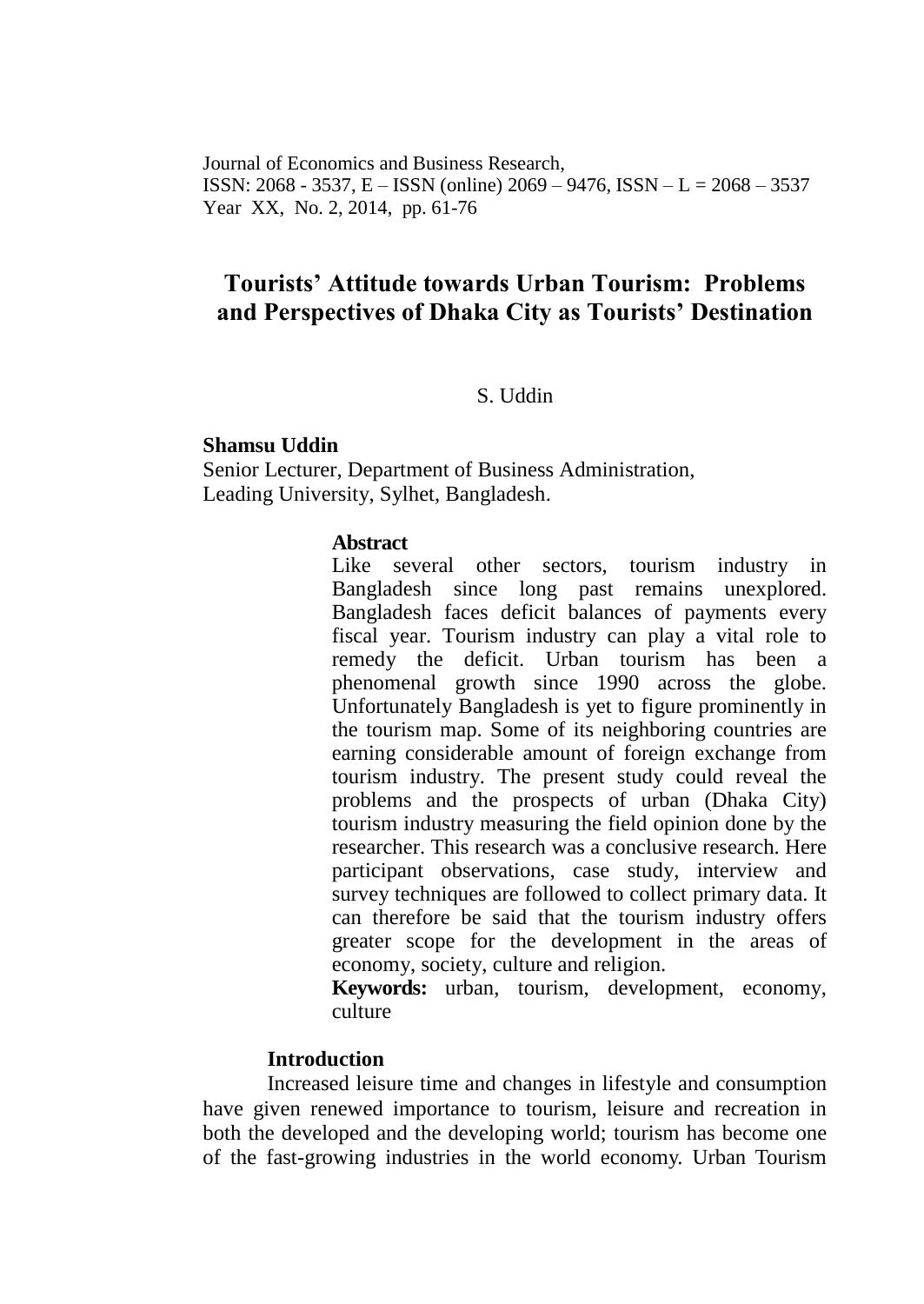focuses in particular on the challenges facing older industrial cities in promoting tourism, and the role of tourism in regenerating city centers and inner city areas. In many cities where the traditional economic activities have declined, city authorities have invested in tourism as a means of boosting the image of their city, revitalizing and physically regenerating it and creating new jobs.

Urban tourism is the fastest growing service-industry nowadays and prospects of it are very bright. Tourism creates employment. According to the World Tourism Organization (WTO), the tourism industry accounts for 11% of total global employment. It is said that every twelve tourists create a new job. There are some countries that have traditionally lived off tourism such as Switzerland in Europe. Other countries in Asia, Latin America and elsewhere have joined this elite group of countries over the years known for their tourism, proving its immense potential worldwide. Bangladesh tourism industry, especially Dhaka has great potentials both as a foreign exchange earner and provider of job-opportunities with resultant multiplier effect on the country's economy as a whole.

Tourist attractions can be termed as the central aspects of tourism which have the ability to draw the attention of the potential tourists to visit them. Mill and Morrison (2002) described attractions are the first and most important and a successful tourists destination have the blend of certain elements. Again they concluded that while the attractions are needed to bring people in, they must have adequate facilities, infrastructure and transportation alternatives to make their stay comfortable.

Dietvorst and Ashworth (1995) and Urry (1994) showed the cultural context in which tourism and recreation occurs has changed nowadays: central to the concept of new modernity is the idea of movement. In relation to tourism, the acceleration of mobility in our era entails a sort of 'time-space compression' that has radical effects on how people actually experience contemporary world changing, both, their forms of subjectivity and sociability and their aesthetic appreciation of nature, landscape, townscapes and other societies.

Featherstone (2007) showed that the forms of social discipline (e.g. custom, ideological codes) into which people used to socialize and entertain themselves do not function as they used to do in the past.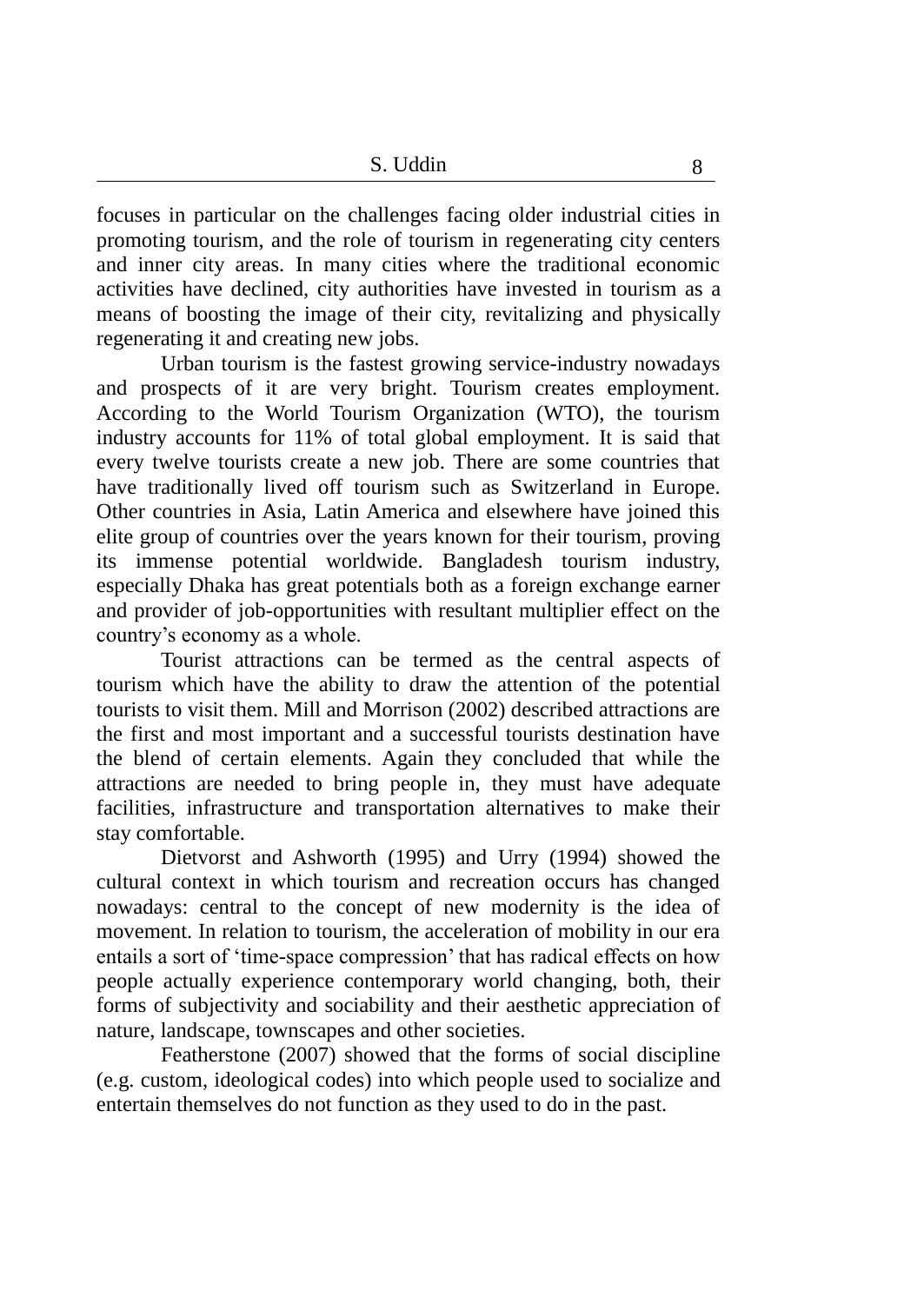### **Objective of the Study**

The main objective of this study is to explore the present state of Dhaka City as urban tourists' destination. The specific objectives are:

- To identify the specific problems of Dhaka city as a urban tourists' destination;
- To assess developments of the Bangladesh urban tourism sector;
- To identify the prospects and problems facing countries tourism industry through the opinion of tourists visiting in Bangladesh.

### **Material and Methods**

Researcher used both, primary and secondary data. Here participant observations, case study, interview and survey techniques are followed to collect primary data. For the secondary sources of information the present research has largely relied on different published materials (government publications, newspapers, periodicals, research works, journals, online database etc.)

#### **Sampling Procedure**

Targeted population was the tourist visiting several urban spots in Dhaka City, including foreign tourists, residents and other inbound tourists. Among them most potential elements was selected in random sampling technique. Sample size was 120.

#### **Case study method**

Case study method was particularly important for the present research as it provides with some specific information within a timeframe. In the present endeavor, case study method was adopted along with other methods because the research aims relied on describing, understanding and explaining the consumption preferences of the studied people. It assisted for the in-depth findings of the study and mostly relied on individuals and comparative findings. The case study method was very important for the present study as it aided by providing some narrative forms very specifically within a limited time scale.

#### **Analysis of the data**

Data was collected from both the primary and secondary sources. Collected data was mostly qualitative in nature as the study was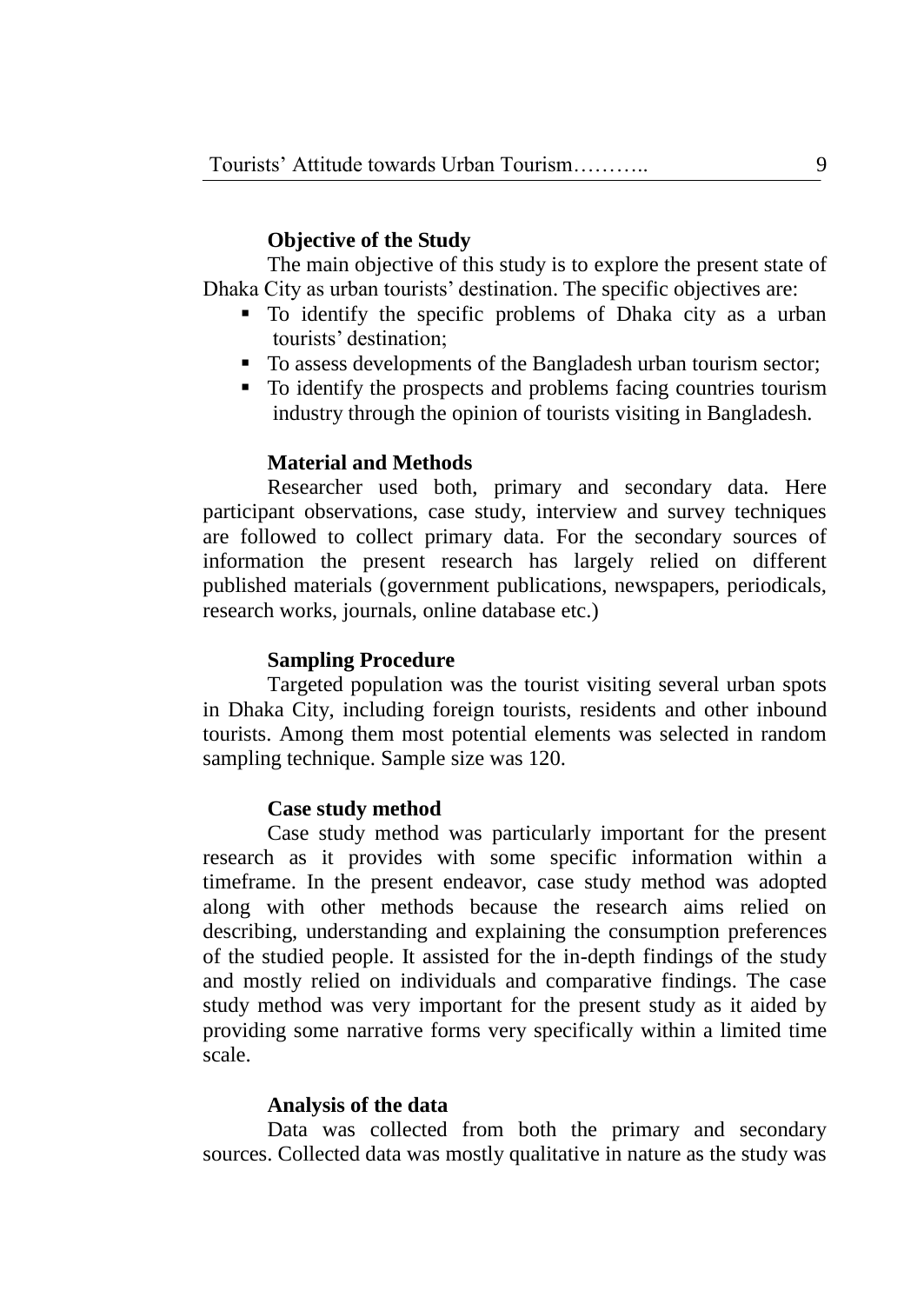10 S. Uddin 10

to understand the present situation of the Dhaka city as urban tourists' destination. Some quantitative data was also collected to support the qualitative data as all descriptions result from some measurement activity. For the present study, quantitative data has been used with the aim to increases the effectiveness of the qualitative data by increasing reliability and comparability.

### **Analysis of Interview**

In the came of the informal interviews, the data was grouped according to the topic of the information. Cross interview analysis for each question was followed to see the similarities and difference of the data provided by the interviews. Data grouping helped to conceptualise the data. In the case of semi-structured interview, data was in the more precise form. It was grouped according to the questions and the cross analysis of data was done which helped to construct meaningful and useful information.

### **Analysis of Observation**

Analysis of observation was dependent on some points, which were relevant to the fieldwork, field and the people. The important aspects of the observation were noted down and some descriptions were also written according to its significance.

#### **Analysis and construction of case studies**

The data of the case study interview was grouped according to the different cases. Then, the data were categorized and analysed to the following steps:

**Step 1**: All the data of a particular case was categorized and followed a systematic way.

**Step 2:** The relevant data for case was selected and irrelevant data was reduced.

**Step3:** The data was organized and edited for the case study.

**Step 4:** The case was arranged and represented thematically.

# **Limitations of the study**

The study suffers from a number of limitations that were beyond the control of the researcher.

1. Lack of availability of information of Bangladesh tourism was a major problem founded to conduct the study.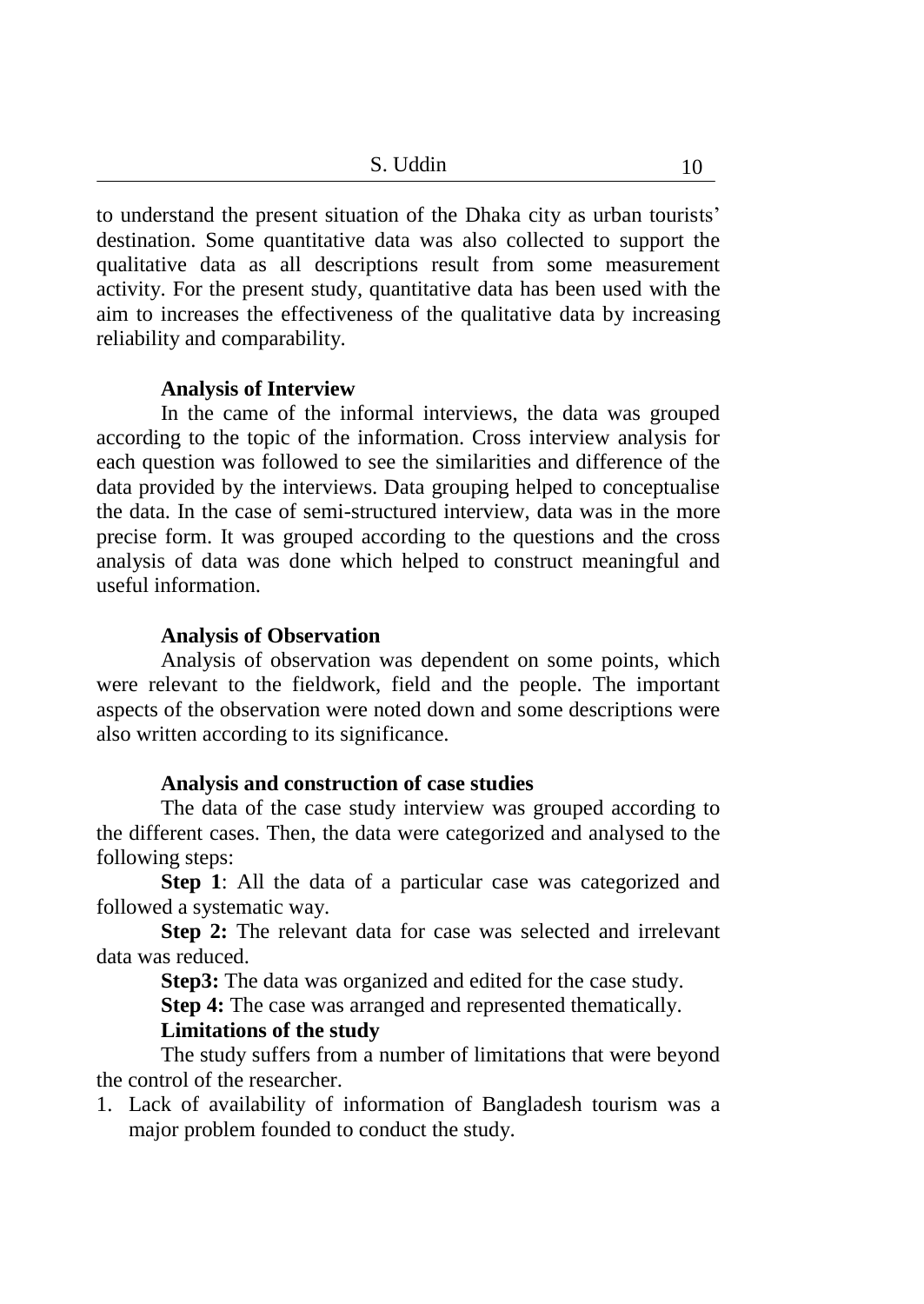- 2. Some of the respondents were very reluctant to give their time to respond the researcher.
- 3. Lack of cooperation of hotel authorities in meeting guests was another problem.
- 4. Tourists were always found to be in a great hurry. Those hurried tourists who gave their kind consent to give response had failed to answer all the queries properly. May be it was due to their hurriedness or may be intentional which also affected the study findings.

Due to the financial problem it was impossible to go every spot of Dhaka city to collect more exclusive information. There are a large number of tourists who did not travel all the spots, so a comparative analysis by them was not very easy.

# **Literature review**

The researcher has viewed a couple of English literatures, articles, newspapers and various national and international reports from multidisciplines in order to get an overall insight about the present research subject. In this step, an attempt will be taken for examine and review those specific issues, which help the researcher to understand the problems and perspectives of urban tourism regarding Dhaka city of Bangladesh.

Gospodini (2001) showed the relationships between the physical form of the urban environment and leisure activities. It examines how urban space morphology - i.e. spatial patterns and formal patterns - may have an impact on tourists' attraction and preferences in the contemporary cultural context of urban tourism. It explore that urban design and the physical form of space in them determine anything in urban tourism development.

Law (2002) described urban tourism, its patterns and characteristics, the more basic structure of urban tourism and distinguishes between tourism and urban tourism.

Zafar (1996) mentioned that possessing outstanding tourism resources is not sufficient to lure the optimal number of tourists to a tourist destination. According to the author, tourism promotion plays an important role in enhancing the competitive edge of one tourist destination over another. As a result, the aggressiveness of the promotion campaigns launched by tourist destinations has added a new dimension to competitiveness and has resulted in increasing numbers of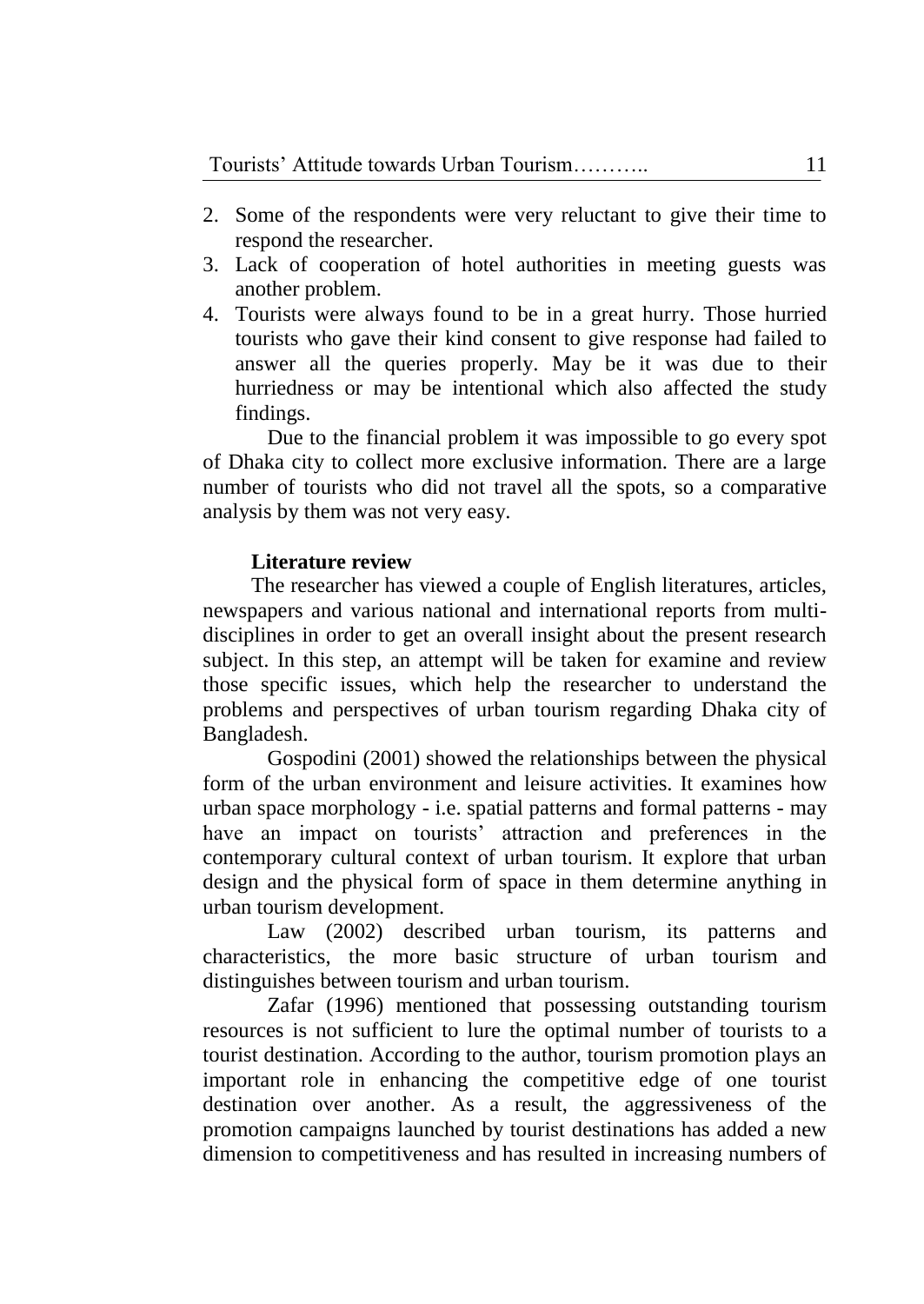image advertisements in travel and tourism literature and in the media which leads the tourist destinations to spend billions of dollars annually on image building and image correction promotion programs.

European Communities (2000) aims in particular to enhance economic prosperity and employment in towns and cities and to improve the urban environment. It said that quality tourism can contribute to the sustainable development of urban areas by improving business competitiveness, meeting social needs and preserving the cultural and natural environment. Although IQM is a relatively new approach, a certain number of urban tourist destinations are making real efforts in this direction. They have defined strategies with the key partners, are implementing good practice and are continually developing monitoring and evaluation tools for adjusting that approach according to its economic, social and environmental impact. The purpose of this publication is to draw lessons from the experience of these destinations and to make recommendations useful for urban tourist destinations. It also recommends that the Structural Funds support tourism development by pursuing these objectives. The Commission intends to foster the exchange of good practice in the area of tourism, with the help of all the public and industry partners concerned.

Edwards et al. (2010), find out that urban tourist seek out and spend a large proportion of their time in tourism precincts. Because tourists are constrained by time, the precincts must perform a variety of functions if tourists are to have a satisfying and fulfilling experience of the city overall.

According to Ashworth (1989), there are four extant approaches to analyzing urban tourism. They are as follows:

- **i)** Facility approach- special analysis the of location of tourism attractions, facilities, infrastructure and zones - including transport routes, hotels, historic and business zones;
- **ii)** Ecological approaches- these refers not to the contemporary 'green' environmental use of the term 'ecological' but the idea of studying structure of urban areas, which are seen to evolve and function in identification of functional zones or districts (e.g. CBD, historic core, markets area, industrial area), which links with the contemporary idea of tourism precincts;
- iii) User approaches this approach focuses on the characteristics, activities, motivations, purposes and visitors, particularly related to tourism marketing;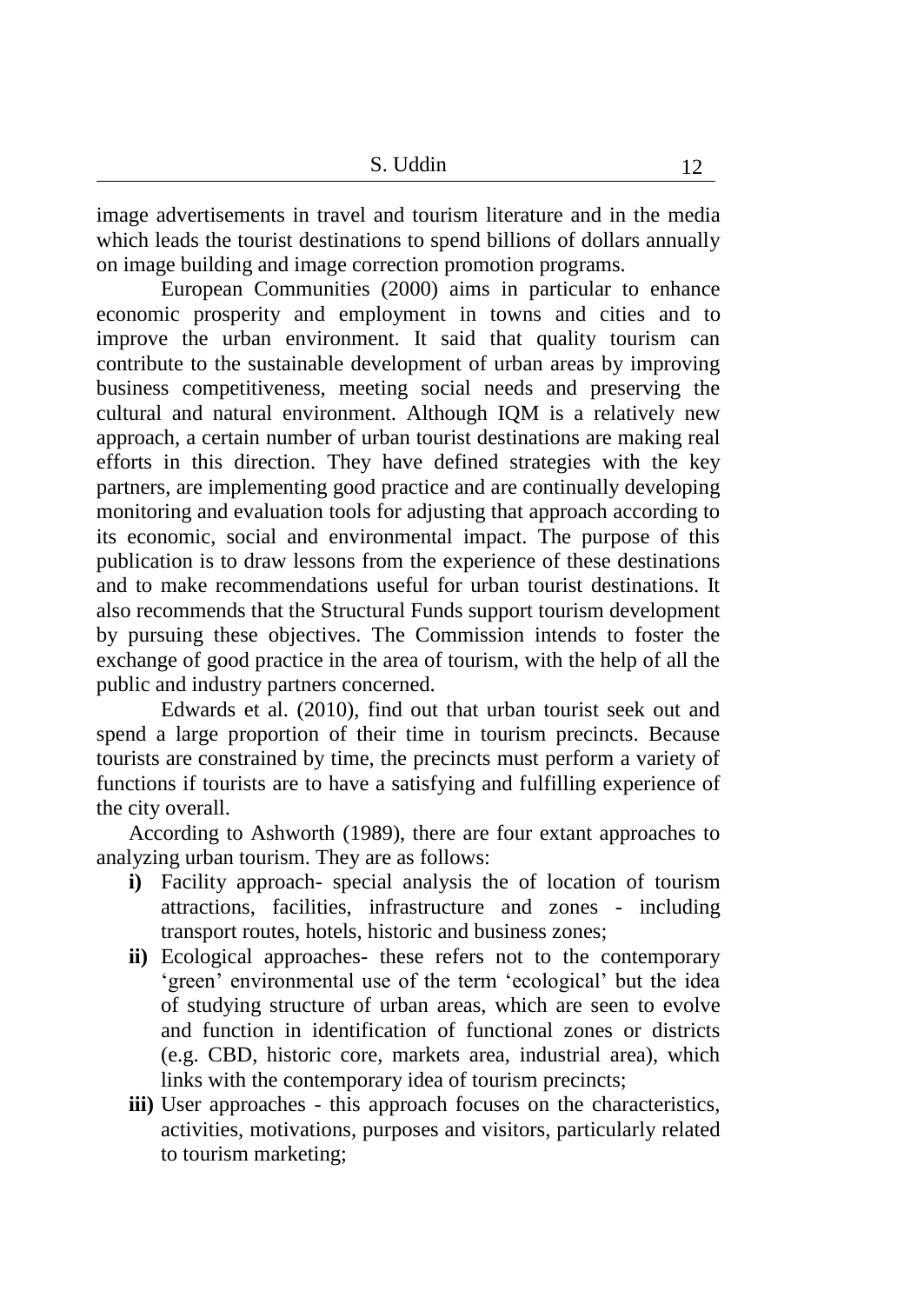**iv)** Policy approaches - this approach arises from the concerns of city governments to accommodate and/or promote tourism and focus on a range of policy issue, including infrastructure provisions and marketing.

Urban tourism strategy can be exposing as in the following figure:



**Fig. no.1:** Urban Tourism Strategy (This Model made-up by the researcher)

The industrial perspective, as shown in figure 2, sees tourism as an industry with ranges of product to sell, markets to identify and access, investments to be undertaken, managements of products distribution and profits to be made.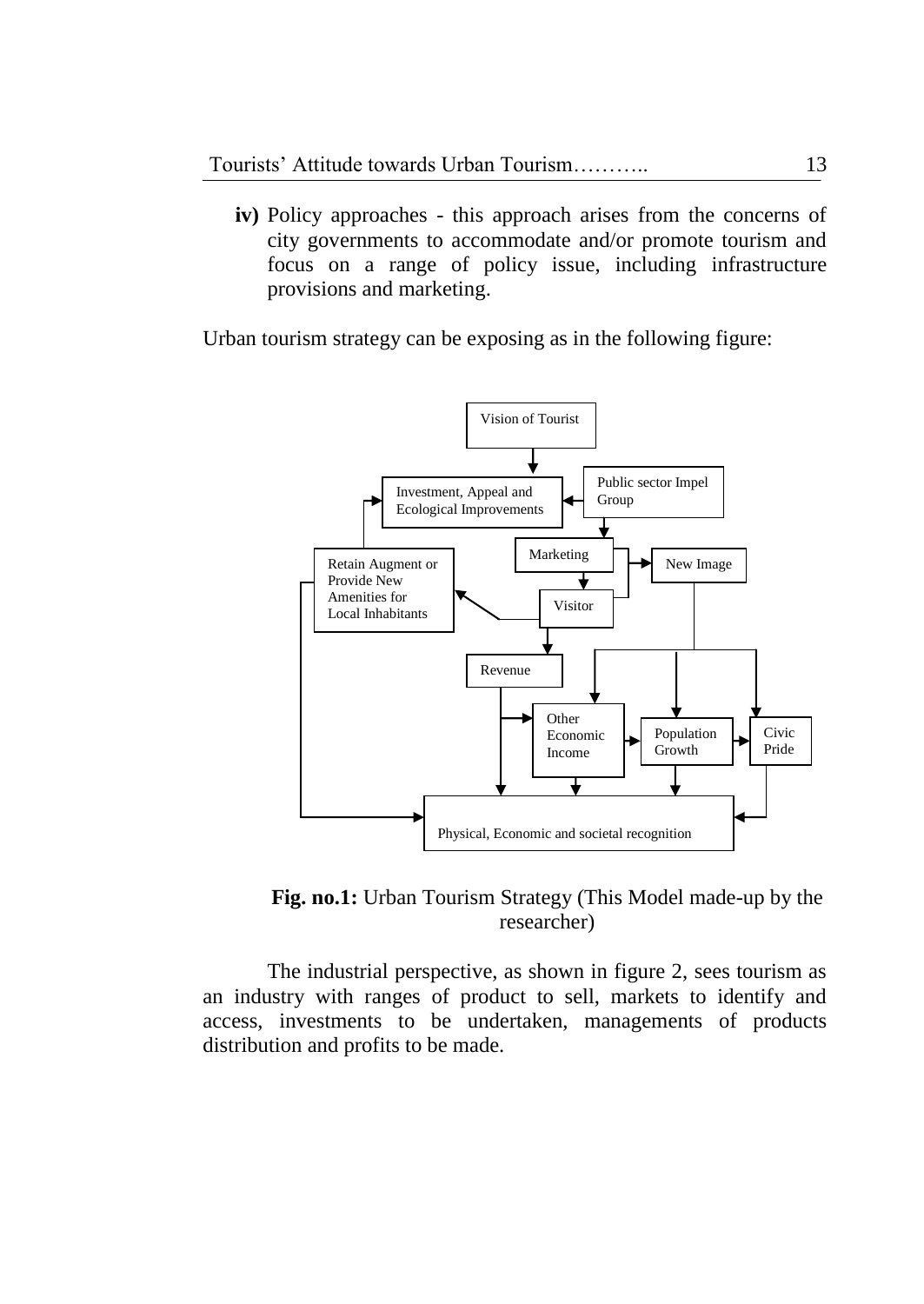

**Fig. no. 2:** The industrial perspective of urban tourism

# **Results Statistic of the sample foreign tourists visited Bangladesh**

Regarding the country of origin of the sampled tourist, they were grouped according to the major geographical areas. It is found that majority (58%) came from south Asia. Next important area from which tourists visit Bangladesh is Europe (24%). America stands in third position (10%) in terms of tourist generating region to Bangladesh. One important point to mention here is that 80% of the South Asian tourists are from India.

| Geographic origin | Percentage of the tourists |
|-------------------|----------------------------|
| South Asia        | 58%                        |
| Europe            | 24%                        |
| America           | 10%                        |

**Table no. 1:** The country of origin of foreign respondents  $(\%)$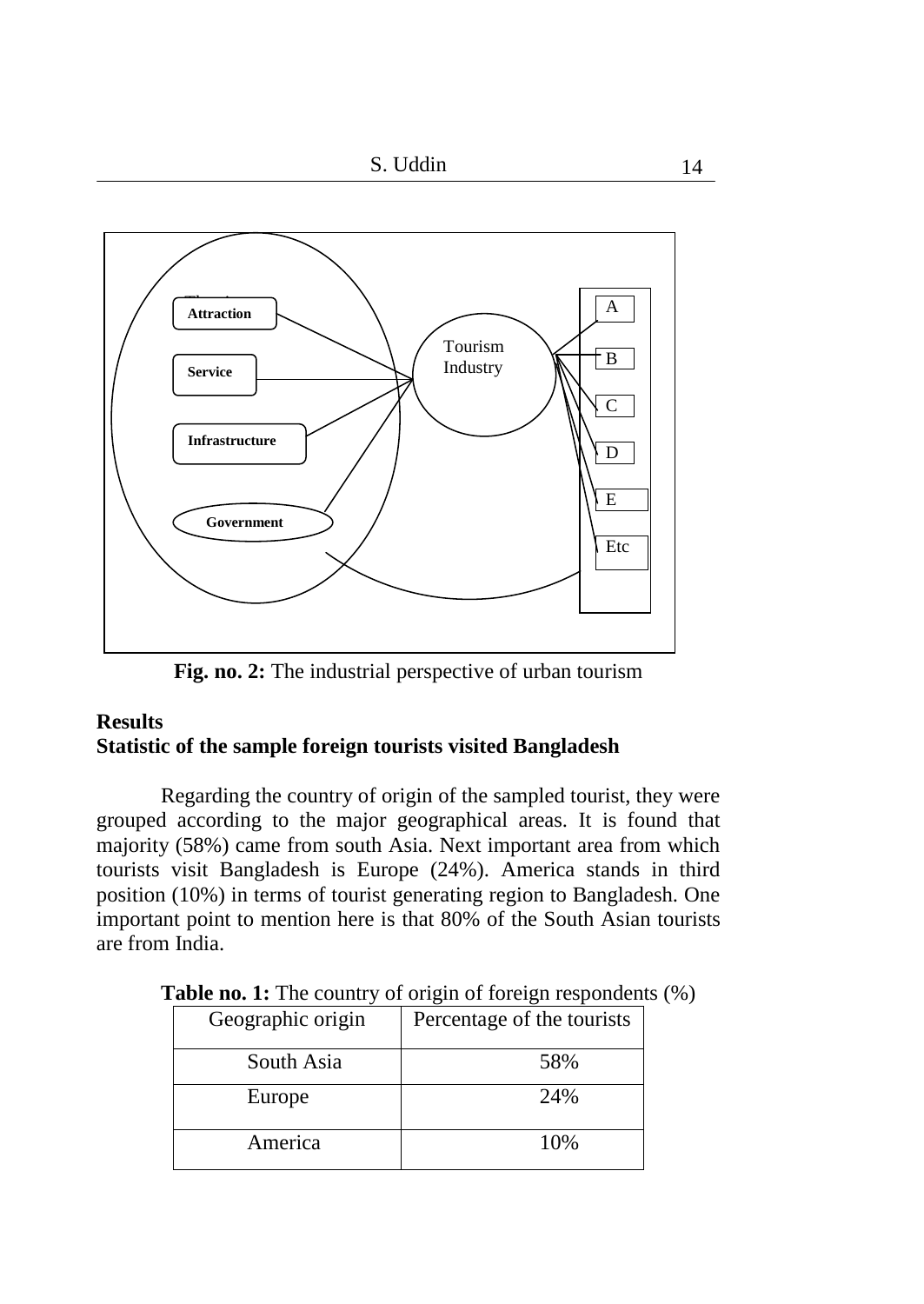| Others | 8%   |
|--------|------|
| Total  | 100% |

**Source:** Primary Data

It means that Bangladesh should focus on SAARC (South Asian Association for Regional Co-operation) countries to attract more tourists, as the distance among SAARC countries is not an impediment to travel to Bangladesh by people of these countries. Moreover, the costs of travel and tourism may be well within the reach of tourists of these countries. Additionally, SAARC countries have similarities in culture, customs, norms, food habits and behavioral patterns.

| <b>Table no. 2:</b> The average length of stay (actual/intended) of |  |
|---------------------------------------------------------------------|--|
| respondents $(\% )$                                                 |  |

| Average length of stay<br>(actual /intended) | Percentage of tourists |
|----------------------------------------------|------------------------|
| up to 3 days                                 | 12%                    |
| 4 to 6 days                                  | 10%                    |
| 7 days                                       | 72%                    |
| more than 7 days                             | 6%                     |
| Total                                        | 100%                   |

**Source:** Primary Data

In the research, the researcher founded that 72% tourists come here for more than seven days.

# **Opinion of foreign tourists**

They came in Bangladesh not to visit Dhaka but out sight of Dhaka. Most of them felt Dhaka as a city of people. None can move here smoothly. They are not satisfied. They said they have nothing to do at night. Recreational facility is not sufficient. Security, traffic gridlock,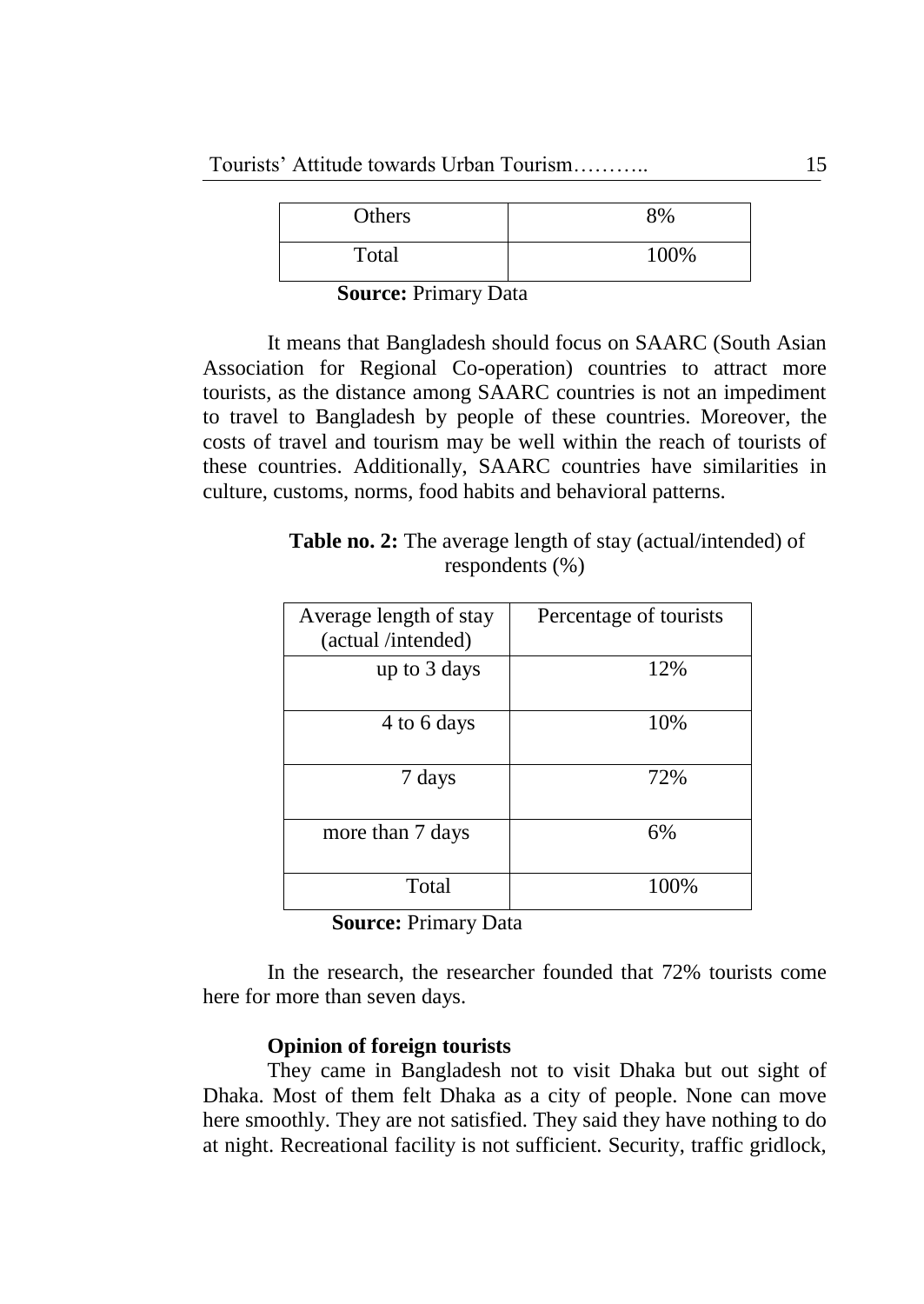safety, hospitality is deteriorated. Except the people of old Dhaka are still very much friendly. They are very warm and cordial.

### **Opinion of the City Resident**

City resident has a negative image on Dhaka. They are facing problem on the sector including transportation, accommodation, security and safety, night life, Theme park and other facilities.

#### **Opinion of the visitors from Bangladesh**

They feel awkward while in Dhaka, they are happy with Zoo, Theme park, Medical care, historical place, city view, shops and price in general. But incase of security they are in great danger most of the time they face cheating, mugging and sexual abused.

# **Total Evaluation of Tourists' Attitude:**

Tourist attitude and their valuation are given bellow, where **1** is **highly negative** and **5** indicate a **highly positive** attitude.

| Museums:                     | 4.32 |
|------------------------------|------|
| Historical attraction:       | 3.58 |
| Recreation:                  | 2.58 |
| Theme park:                  | 2.95 |
| Park:                        | 3.08 |
| Transportation:              | 1.09 |
| Accommodation:               | 3.16 |
| F & B Facilities:            | 3.33 |
| Nightlife:                   | 1.09 |
| Shops:                       | 3.57 |
| Hospitality:                 | 2.85 |
| Feeling of safety:           | 1.09 |
| Quality of the medical care: | 3.05 |
| Price/quality in general:    | 3.27 |

**Over all satisfaction:** An average satisfaction is found about Dhaka. In five scales it is 2.76.

# **Case Studies**

# **Case study: 1**

I came across a woman, by the name Yoko Yawazawa, very shaggy appearance and was in a great hurry. She has hail from a middle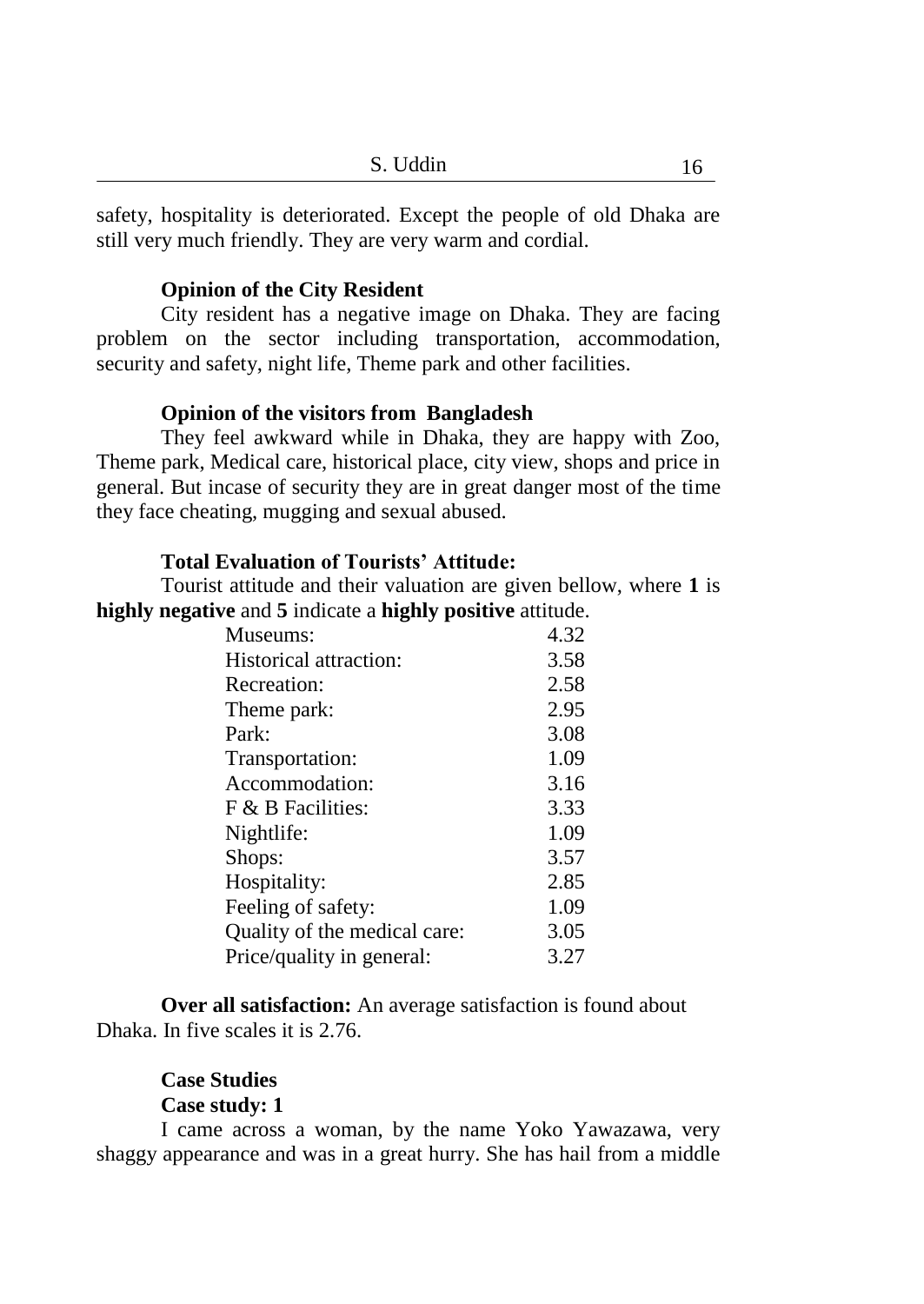class family in Japan. She came to visit Bangladesh for fifteen days. She had visited Cox's bazaar, Saint Martin, Rangamati but she did not visit any historical place. She said with a compliance that old Dhaka and outside of the places of Dhaka is not safe. And abduction, back biting has dangerous effect to the foreigners. Yoko added that, the architect of Old Dhaka and National Assembly house are amazing and fascinating. He also added that, the infrastructure of Cox's bazaar is much better than any other place. She liked that places though there were some problems. She said that, she would again visit Cox's bazaar in future and will suggest her well wisher to visit Bangladesh.

From researcher own field work it is found that most of the tourist felt unsecured while in Dhaka. Needless to say, the security system of Dhaka has collapsed. Even most of the city resident never hangs out in a tourist place alone and after evening. The statistical result researcher found that **the rating of tourist evaluation on safety in a five point scale is 1.09.**

### **Case study: 2**

Rabishanker Sinha came from Srilanka. He said that, he had visited some of the places of the country. He liked the archeological places most. Mr. Sinha complained that the history of ancient Mughal Empire is so representative in the world civilization. But Bangladesh is not taking care of it. He is fade up with the bureaucratic red tapism of Bangladesh. He had faced problem also in getting visa. He complained that it had taken more than 9 days through it was a matter of 9 minutes. Mr. Sinha said that, he did not found any representative in Colombo International Biman Desk. He then came to Bangladesh by Thai airways. Mr. Sinha argued that the major problem of Bangladesh tourism is transportation.

From my own research work I found that most of the tourist faces such type of problem in Dhaka. In Old Dhaka all historical monument and relics are in great danger. There is no one to care about it.

#### **Case study: 3**

Stephen Bress, a researcher came from England. He is student of London Trinity College. He did a research about Sylheti aborigines Manipuri. He stayed more than six month. He was in the departure lounged of Zia International Airport. He just concluded by saying that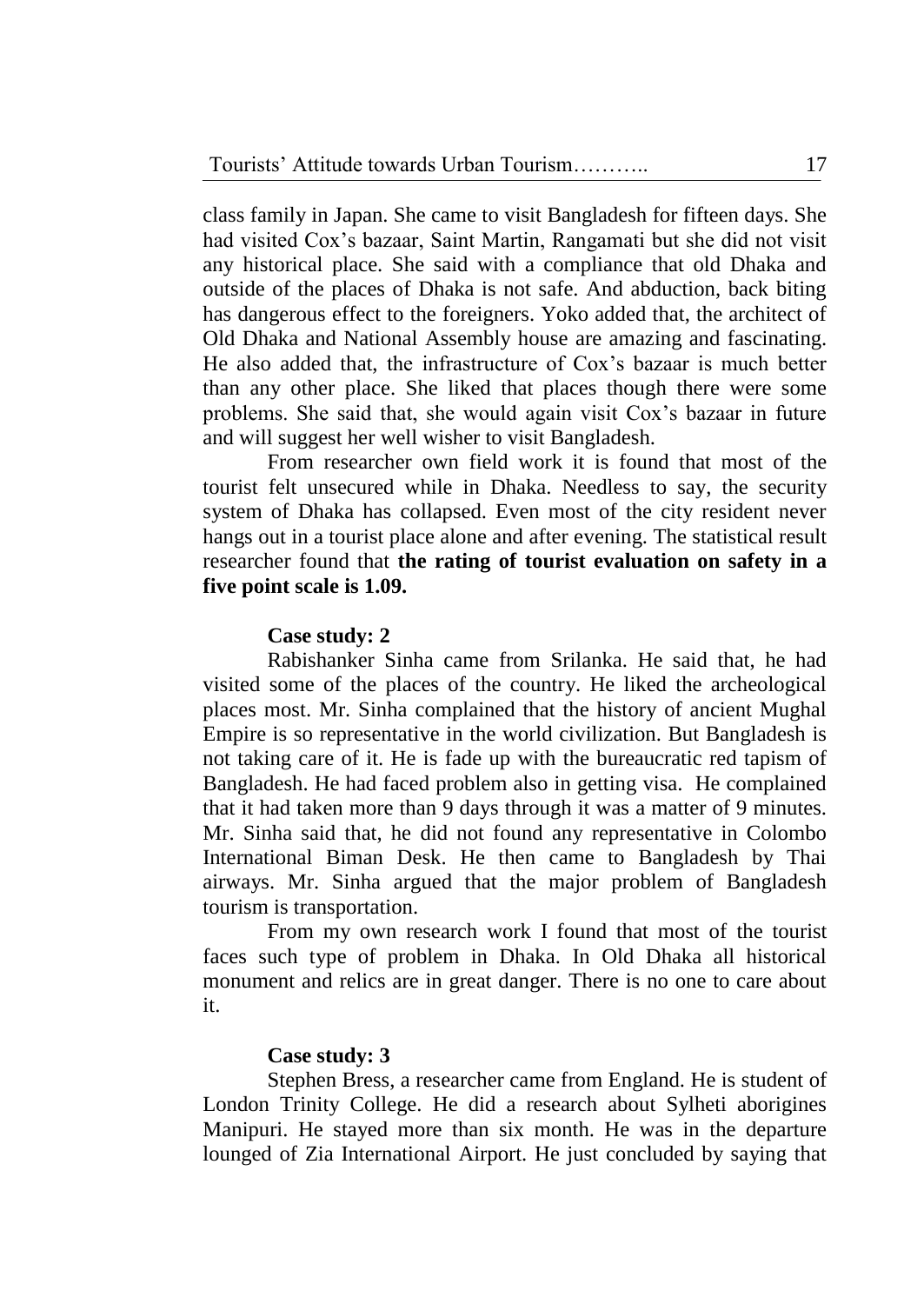Good bye Bangladesh, I was very unhappy here; I will never be here and will recommend others not to come in Bangladesh.

He was dissatisfied because of lack of information, security, safety, transportation, night life and recreation. There is no night life in Dhaka.

### **Case Study: 4**

Mr. Kazi Golam Mortoza is a director of a software firm. He is a good traveler. Dhaka never attracts him in field but historical heritage. He is totally dissatisfied. He said it took two to three hours to go a place not more than 3 to 6 kilometer. Traffic gridlock makes life as hell. He also recommends improving security system, accommodation and recreational facilities.

From researcher own field work, it is found that most of the tourist faces such problem. And they are not satisfied on Dhaka.

# **Major problem of Dhaka City as tourists' destination**

Since tourism is a multi-sectored and multi-dimensional industrial and its Promotion, Marketing and development largely depend on the composite development of other sectors primarily infrastructure; the development in Bangladesh is primarily confronted in such a situation. To be specific the problems of Dhaka city as tourists' destination facing following problems:

- 1) Lack of the image as an urban tourist destination;
- 2) Lack of park, bar, theatre, night life facility;
- 3) Financial constraints in both, public and private sector for development of tourism;
- 4) Lack of marketing efforts and sales promotion;
- 5) Lack of proper infrastructure development;
- 6) Lack of product development in tourist potential areas;
- 7) Socio-economic impediments to tourist inflow;
- 8) Environmental pollution and unplanned development particularly in tourist resorts;
- 9) Lack of tourism awareness among the domestic people;
- 10) Improper health and unhygienic conditions in the city, particularly in tourist resort areas;
- 11) Lack of proper and suitable transport facilities for tourists;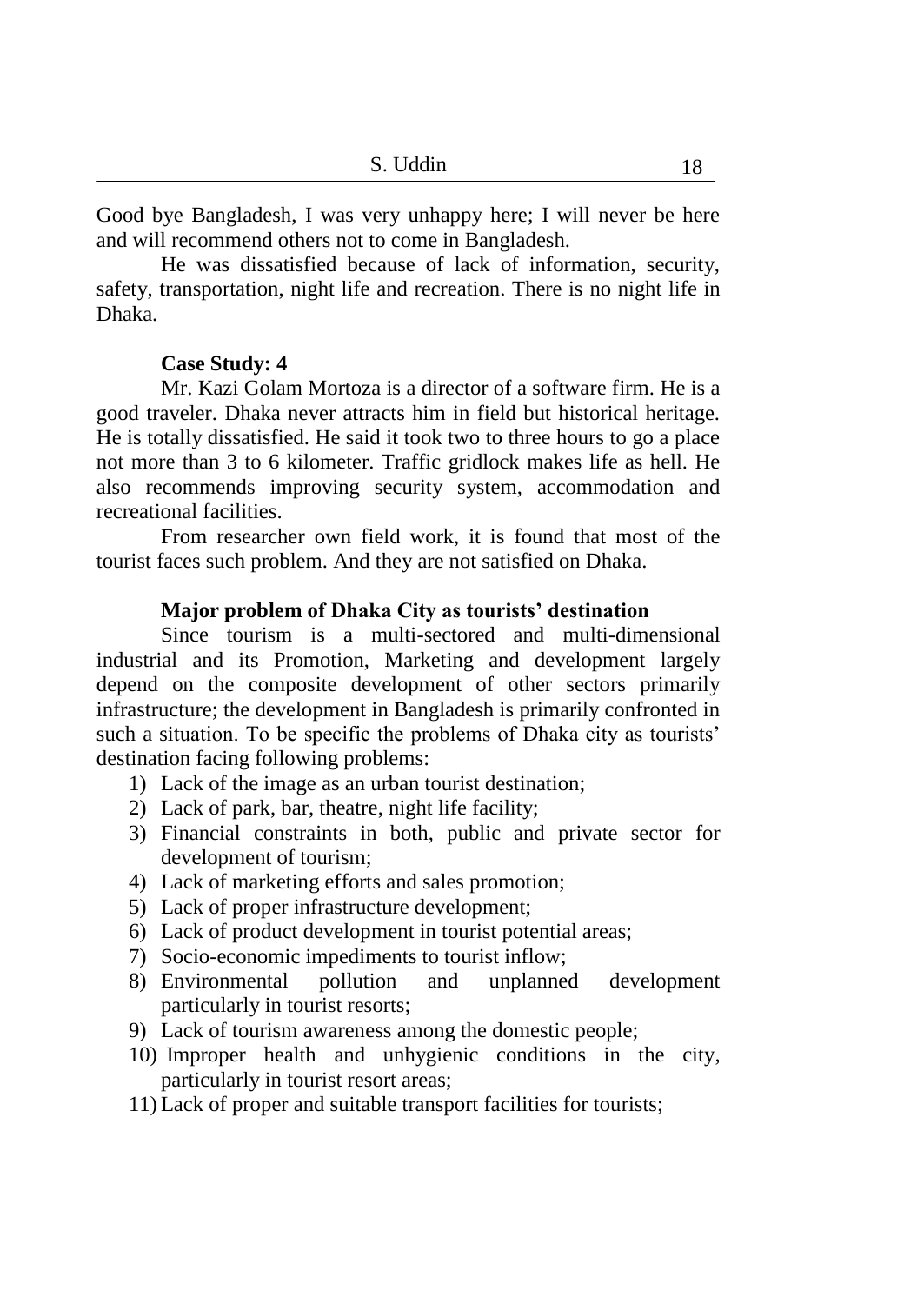- 12) Lack of proper and inadequate rules, regulation and enactment etc, for proper development, operation and management of tourist resort and establishments;
- 13) Apart from the above factors, the absence of association of the coordinated agencies, desired to be responsible for tourism development have also affected this sector to a great extent.

### **Recommendation**

This Research outlines through following points, some areas where simple development could bring huge fortune for Bangladesh, especially for Dhaka city:

1. Some exclusive zone may be developed for the tourists, where each facility likes wine, woman, dancing, gambling everything would be available only for the tourist.

2. Exclusive theme park, indore and outdoor sports facility, world class theatre hall should build.

3. For night life need Casino and Bingo, Brothel, special transportation and tour service should introduce.

4. In such spot, especially there are some tourists attractions, some beautiful huts may be constructed for the tourists by private enterprises. In those huts tourists may be lodge and served by villagers with indigenous food and custom. This could give the tourist complete indigenous flavor.

5. Well transportation system may be developed all around Dhaka where sight seeing bus which has no hood or toy trains could be made available to give a clear view of this beautiful nature.

6. Accommodation may be arranged for tourists in the houses of tribal people and there life style.

7. Programs like sight and sound may be made about different places, archaeological sites and monuments. These programs may be presented in respective places about which that program is made of a live commentary about the monument, history.

8. Personnel of Bangladesh missions abroad may be motivated to inform foreign tourists about countries attractive places and facilities.

9. Frequent river cruises in Buriganga, Turag, Shitalakkha, Kirtonkhola, Karnafully, Surma and Padma may be arranged by the BPC with all desired facilities for the tourists.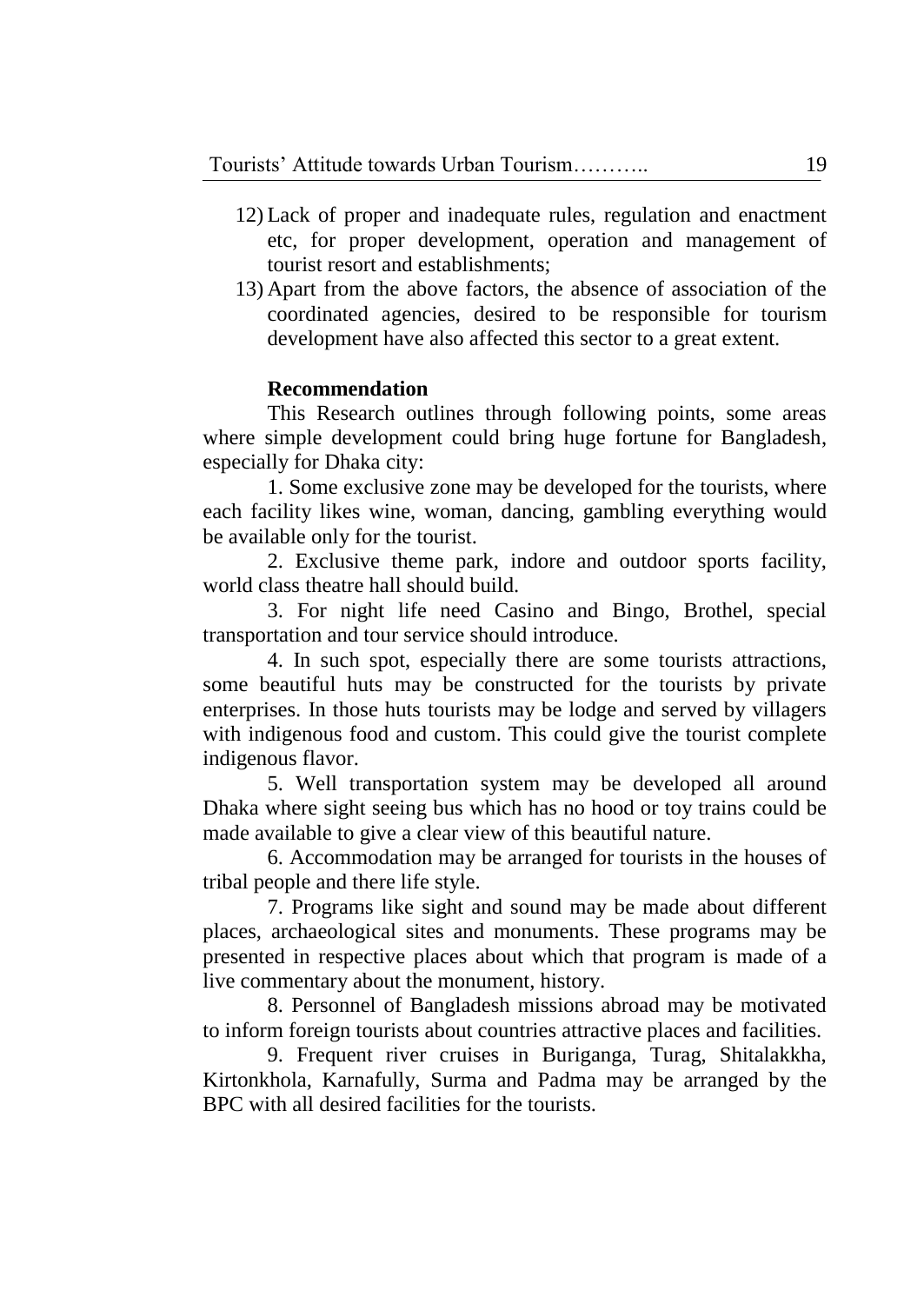10. Tight security all around the Dhaka or in old Dhaka may be arranged where tourists could move freely without the fear of being hijacked or looted.

11. Some highly secured and restrictive red-light areas may be established for the tourists.

12. In each of the tourist zones, an extremely good communication system like internet, digital phone, fax, etc. should made available for the tourists.

Given the premise above, it is the responsibility of both the public and private sectors to come forward in preparing the muster plan and the implementation of it for urban tourism development in Bangladesh.

### **Conclusion**

Urban tourism is known to be one of the very prospective sectors of a country's economy, but like others, it is being neglected since long past that's why Dhaka is not prepared as an urban tourism city. Fortunately, it is observed that a number of steps have been taken recently by both public and private sector for accelerating the developments of the tourism sector of Bangladesh. It can therefore be said that the tourism industry offers greater scope for the development in the areas of economy, society, culture and religion. Many countries, therefore, have been priority to this sector in their development programs. In developing countries like ours, tourism can contribute in many areas of which economy is noteworthy. In a country like Bangladesh, which has abundance of manpower, tourism could have a significant impact on our economy by providing employment to employed and disguised employed of millions. Tourism can provide both direct employment in areas like hotels, motels, restaurants, railways, airports and other services directly used or consumed by tourists and indirect employment in entertainment industry. Tourism, through its backward linkage, also provides employment to millions particularly in construction, furnishing and equipment, farming, food and beverage industries. Bangladesh are endowed with most of the high points tourism attractions to offer to foreign tourists and a number of measures like 'Tourism Police' taken by the government from time to time for the development of tourism sector; there is no mention worthy growth and development taken place in this field.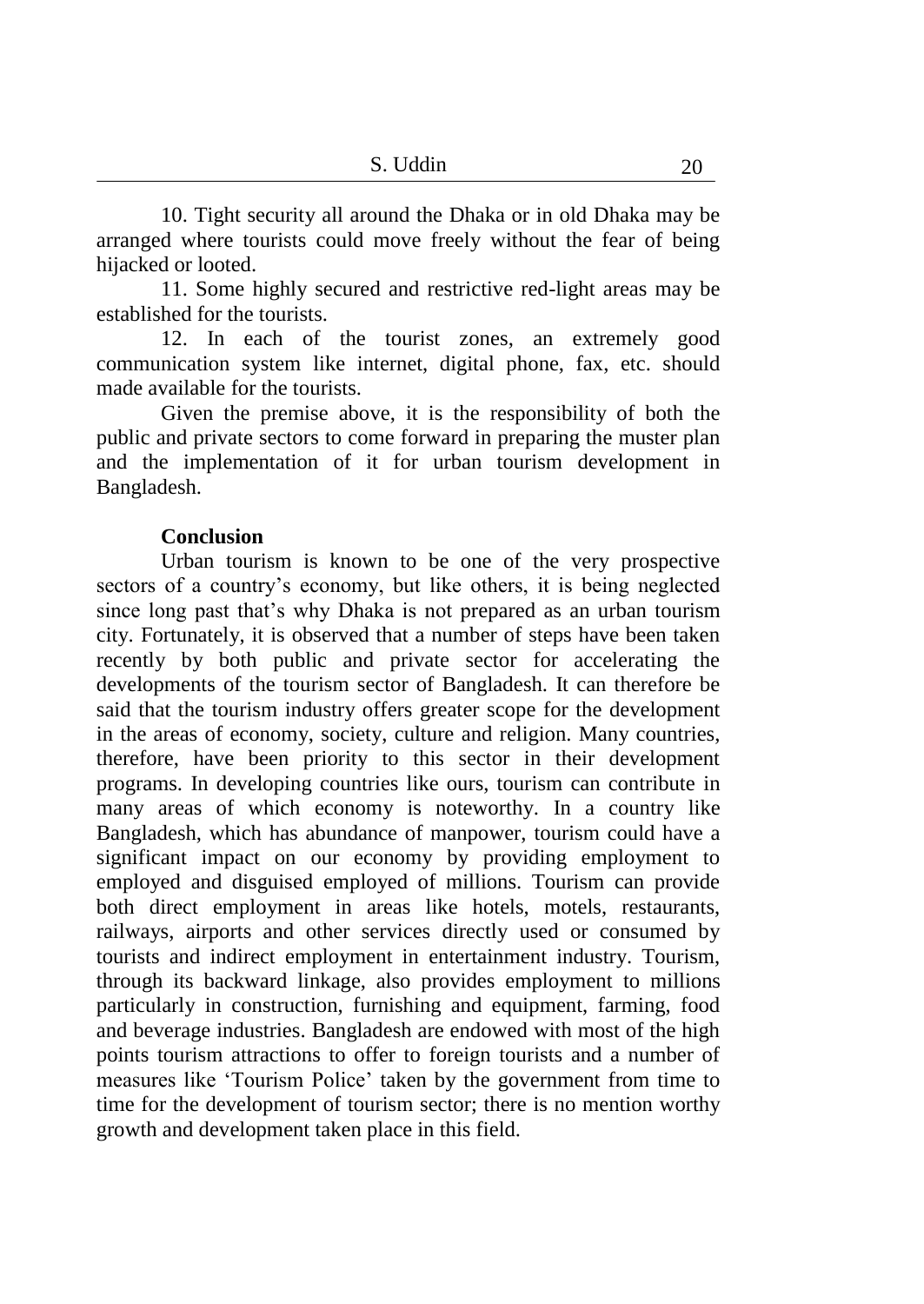Security nowaday is one of the important determinants of selecting a travel destination. Security for tourists is not cheap, but to be competitive in real terms, host countries must today allocate significant amounts of resources toward it. In an age when tourists include in the price of the trip and implicit estimate of the probability of harm, Bangladesh must include in its economics policy matrix a set of measures to be competitive from the standpoint of visitors safely.

### **Bibliography**

- Ahmed, Zafar, U. (1996). The Need for the Identification of the Constituents of a Destination's Tourist Image: A Promotion Segmentation Perspective, *The Journal of Professional Service Marketing,* Vol. 14 (1)
- Ashworth, G. J. (1989). Urban Tourism: an imbalance in attention, *Progression in Tourism and Hospitability Management,* Vol.1, p. 33-54, London, Belhaven
- Akbaruddin, A. (2009). [Tourism for an 'Amazing Bangladesh',](http://www.thefinancialexpress-bd.com/2009/06/29/33.html) The daily Star.
- Blank, U. (1994). Research on Urban Tourism Destination, *Travel, Tourism and Hospitality Research,* p.181-196, New York, John Wiley
- Dietvorst, A. G. J.; Ashworth, G. J. (1995). Tourism and Spatial Transformations - Implications for Policy and Planning, p. 1– 12, Wallingford, UK: CAB International.
- Edwards, D. et al. (2010). Examining the performance of urban destinations: A comparison of domestic and international tourists to two Australian capital cities, CAUTHE, Hobart, Australia, p. 1-24.
- European Communities (2000). Towards quality urban tourism: Integrated quality management (IQM) of urban tourist destinations, Luxembourg: Office for Official Publications of the European Communities
- Featherstone, M. (2007). Consumer Culture and Postmodernism, Second Edition, SAGE Publications Inc. 2455 Teller Road, Thousand Oaks, California
- Feinstein, S.F., Gladstone, D. (1997). Tourism and urban transformation: interpretation of urban tourism, in O. Kalltrop, I. Elander, O. Ericssion, M. Franzen. (Eds), *City in Transformation*